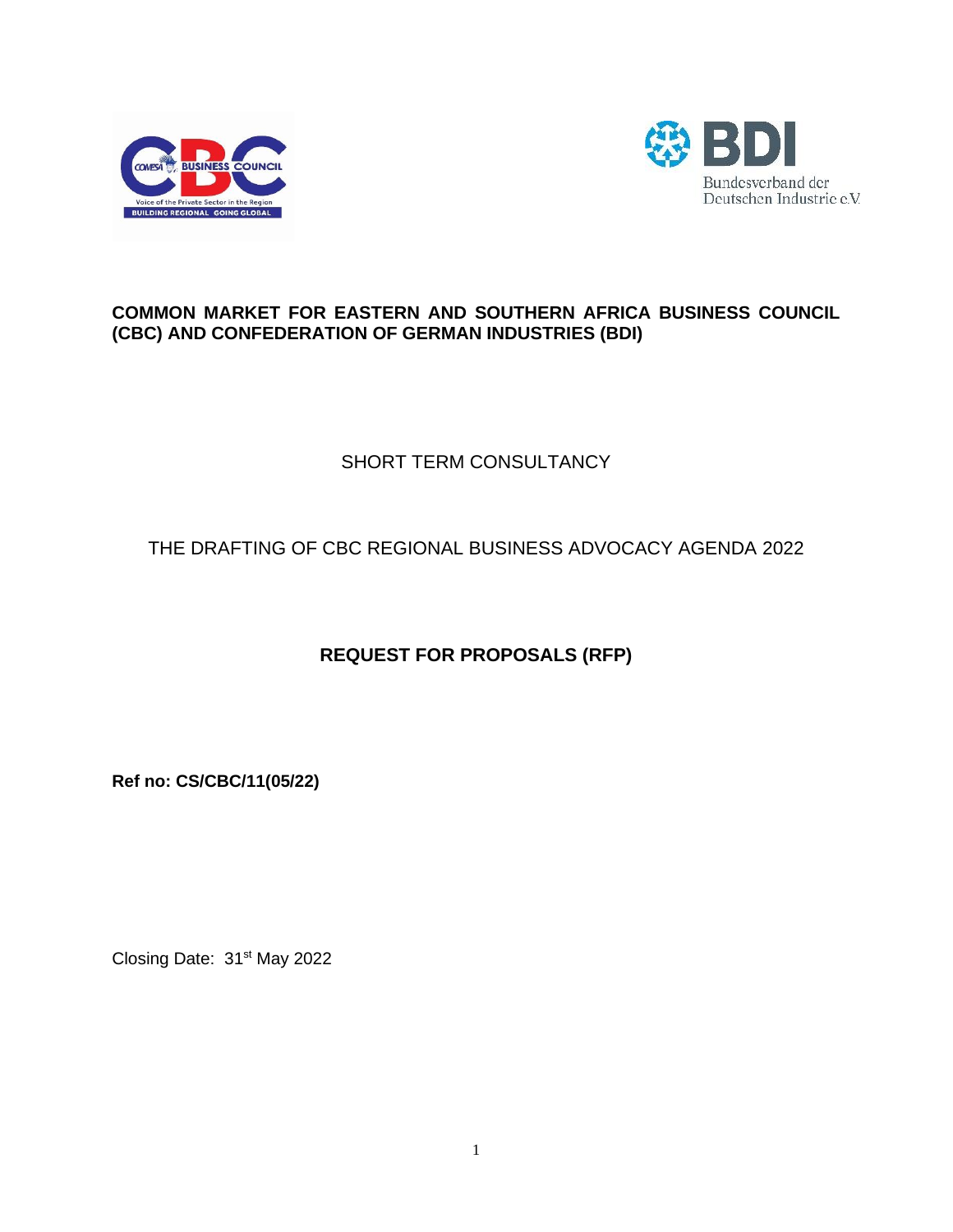### **Terms of References**

| <b>PROJECT TITLE:</b>     | CBC-BDI Project on Inclusive COMESA Private Sector Participation in |  |  |
|---------------------------|---------------------------------------------------------------------|--|--|
|                           | the implementation of the African Continental Free Trade Agreement. |  |  |
| <b>Assignment title:</b>  | Drafting of CBC Regional Business Advocacy Agenda 2022              |  |  |
| <b>Contract Duration:</b> | 30 days                                                             |  |  |
| Duty station:             | Home-based                                                          |  |  |
| Travel:                   | Mainly virtual field missions                                       |  |  |
| <b>Eligibility</b>        | <b>Individual Consultant</b>                                        |  |  |

#### **1. INTRODUCTION**

#### BACKGROUND

The COMESA Business Council (CBC) is the recognized Business Member Organization, established as a private sector institution of COMESA. We represent the interests of business sectors at a regional level. The services provided go beyond advocacy, to actively promote business participation in regional integration, investment and global trade. This is done by facilitating the growth of strong business synergies, the development of business opportunities, business alliances, legislative and strategic advocacy. Our vision is, "Building Regional, Going Global". Our three service pillars are: Business Policy and Advocacy, Business Facilitation and Membership Development.

One of the key mandates of CBC is undertaking advocacy on behalf members. The main instrument for carrying out advocacy is the Regional Business advocacy agenda, which is developed and spearheaded by CBC workgroups. CBC has several workgroups which meet regularly, deliberate and agree upon certain issues and make recommendations. The issues and recommendations form CBC's Regional Business Advocacy Agenda. The issues are prioritised by the workgroups and guide advocacy efforts throughout the year.

The Agenda focuses on improving the competitiveness and deepening the participation of the private sector in regional and global trade. This includes prioritizing and taking specific advocacy strategies to address key business impediments and measures that affect our industries and have a direct bearing on the participation of our businesses in trading in the COMESA region.

The CBC's Regional Business Advocacy Agenda 2022 is a compilation of issues emanating from the following CBC workgroups:

- Agroindustry Workgroup (Food and Beverages, Tobacco, and Seed sub-workgroups).
- Manufacturers workgroup
- Pharmaceuticals and Healthcare Services Workgroup.
- Financial Services (Digital Financial Inclusion) Workgroup.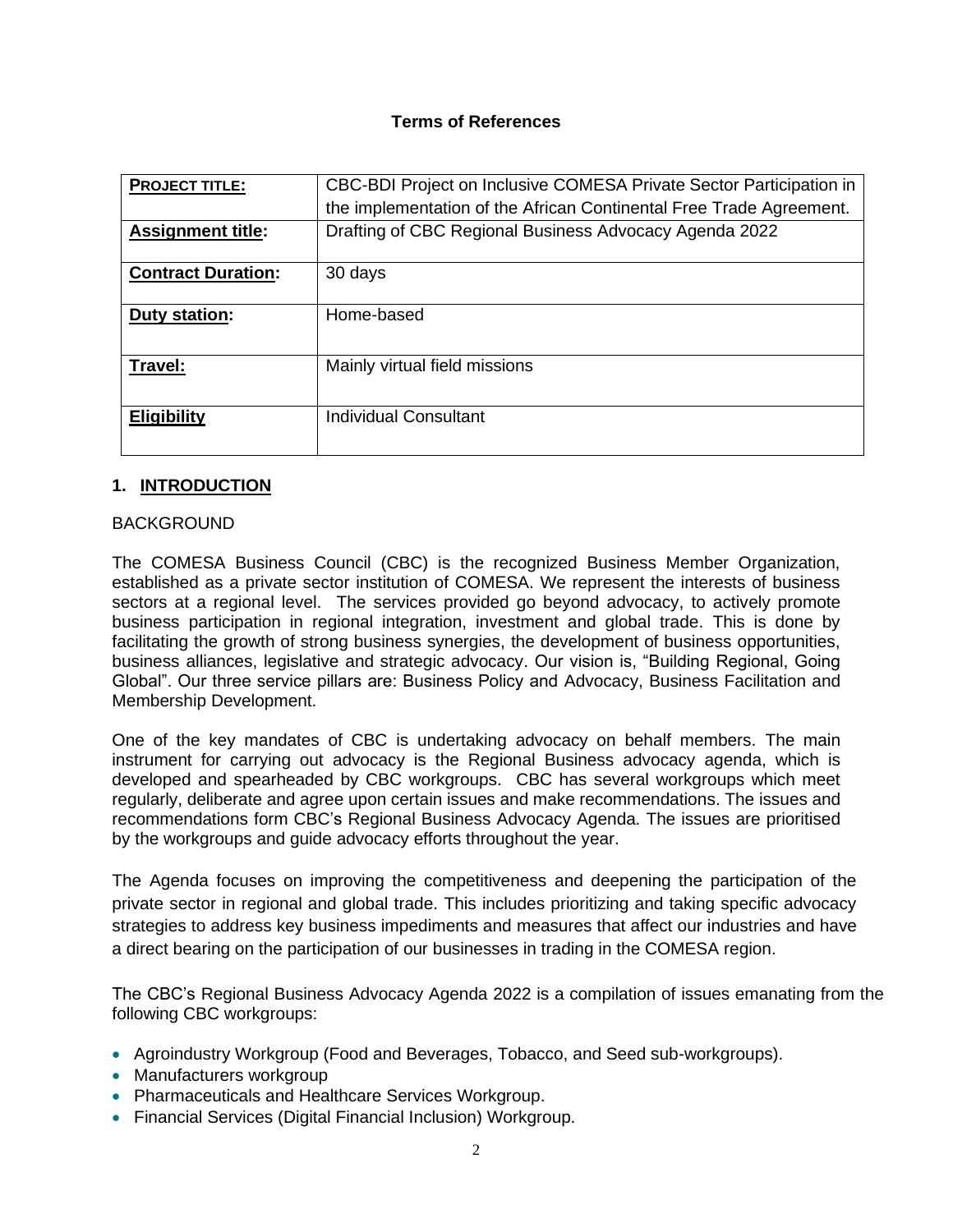- Trade Facilitation Workgroup (African Continental Free Trade Area -AfCFTA).
- Duty Free Retail Workgroup.

The agenda is reviewed and adopted by the Industry Committee which meets annually to take stock of, and deliberate on, pertinent issues of concern to members, towards the development of proposed resolutions or recommendations. The agenda is submitted to the COMESA Business Forum for endorsement prior to being forwarded to the COMESA Policy Organs for consideration.

The current Regional Business Advocacy Agenda contain only recommendations. It does not provide background, rationale and context to the recommendations, thus inadequate back up for the recommendations. There is need to provide background information, rationale and context to the recommendations to facilitate decision making by Policy Organs. There is need to enhance the current CBC Regional Business Agenda.

It is against this background that CBC, with the support of the Federation of German Industries (BDI), is seeking the services of a professional and competent Individual Consultant to provide background information, rationale and context to the recommendations of the current CBC Regional Business Advocacy Agenda to facilitate decision making by Policy Organs.

# **2. OBJECTIVE OF THE ASSIGNMENT**

#### Broad Objective:

To provide background information, rationale and context to the recommendations in the current CBC Regional Business Advocacy Agenda 2022 to facilitate decision making by Policy Organs.

#### . Specific Objectives:

- (a) To provide background information on the respective recommendations.
- (b) To give rationale for the proposed recommendations.
- (c) To improve on the proposed recommendations.

## **3. SCOPE OF WORK AND TASKS**

In order to achieve the above objective of the assignment, the Individual Consultant will undertake the following tasks:

- 3.1 Provide the Overview of COMESA;
- 3.2 Provide information on COMESA Business Council and its mandate;
- 3.3 Explain the following four (4) key pillars of Regional Business Advocacy Agenda;
	- (a) Enhance competitiveness of the Private Sector
	- (b) Improve market access
	- (c) Improve border management and trade facilitation
	- (d) Enhance participation of private sector in the regional integration and international trade Agreements.

3.4 Explain the following key issues on the Regional Business Advocacy Agenda while giving the background information and proposed recommendations: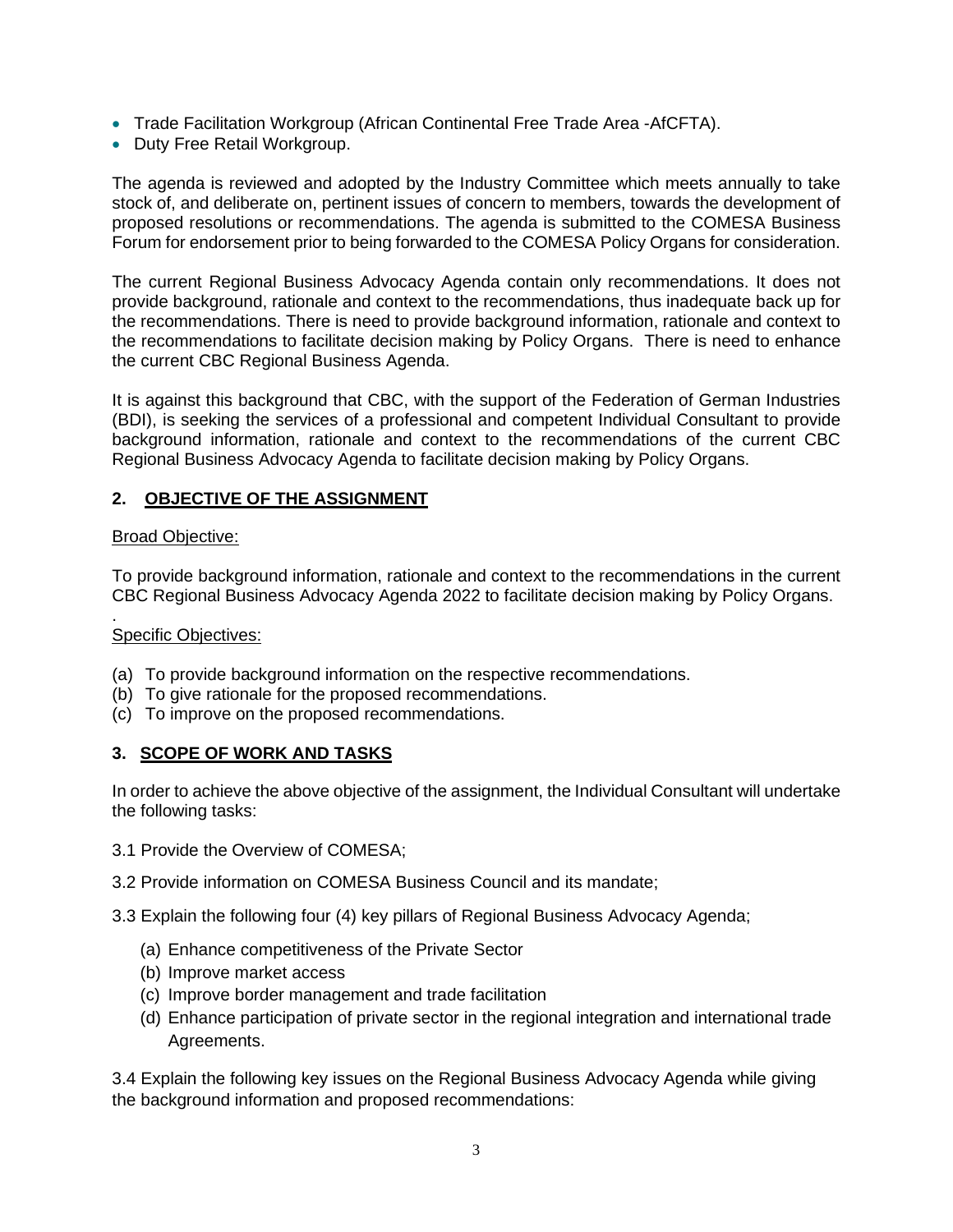- (a) Product standards and SPS measures;
- (b) NTBs in the COMESA region;
- (c) Illicit trade in COMESA;
- (d) Ratification of the Agreement of Tripartite (EAC, SADC and COMESA);
- (e) Digital financial inclusion of MSMEs in COMESA;
- (f) Promotion of the productive capacity of producers/industries in COMESA;
- (g) Promotion of regional value chains in COMESA.

3.5 Explain the sector specific issues on the Regional Business Advocacy Agenda while giving the overview, challenges and recommendations:

#### 3.5.1.1 Manufacturers;

- Food and Beverages,
- Tobacco sector.
- Pharmaceutical Sector

3.5.1.2. Agriculture (Seeds and Horticulture);

- 3.5.1.3 Digital financial services
- 3.5.1.4 Duty Free Retail Services
- 3.5.1.5 Transport and logistic Services

3.6 Consult with CBC and National Focal Points identify the activities to be undertaken to strengthen linkage between CBC and its National Focal Points.

# **4. APPROACH AND METHODOLOGY**

The Individual Consultant is expected to explain the approach and methodology that will be used to undertake the assignment. The proposed approach and methodology should include, among others, the following: -

- 4.1 **Desk review**: The Individual Consultant is expected to undertake in-depth review of relevant documents, literature and reports including the current CBC Regional Business Advocacy Agenda 2022. The consultant will also review Regional Advocacy Agendas from other similar organisations.
- 4.2 **Virtual field missions and stakeholder engagements:** The Individual Consultant will be required to undertake consultations with stakeholders where necessary.
- 4.3 **Report writing:** The Individual Consultant will draft Regional Business Advocacy Agenda and will work closely with the CBC secretariat.
- 4.4 **Presentation of the reports for validation:** The Individual Consultant will be expected to present the draft report to CBC workgroups at a virtual meeting. One day workgroups meeting to be organized on agreed date, where consultant will present the report and incorporate the inputs.

## **5. PERFORMANCE PERIOD AND OUTPUTS**

The performance period for the assignment is from the date of signing, for a period of 30 days.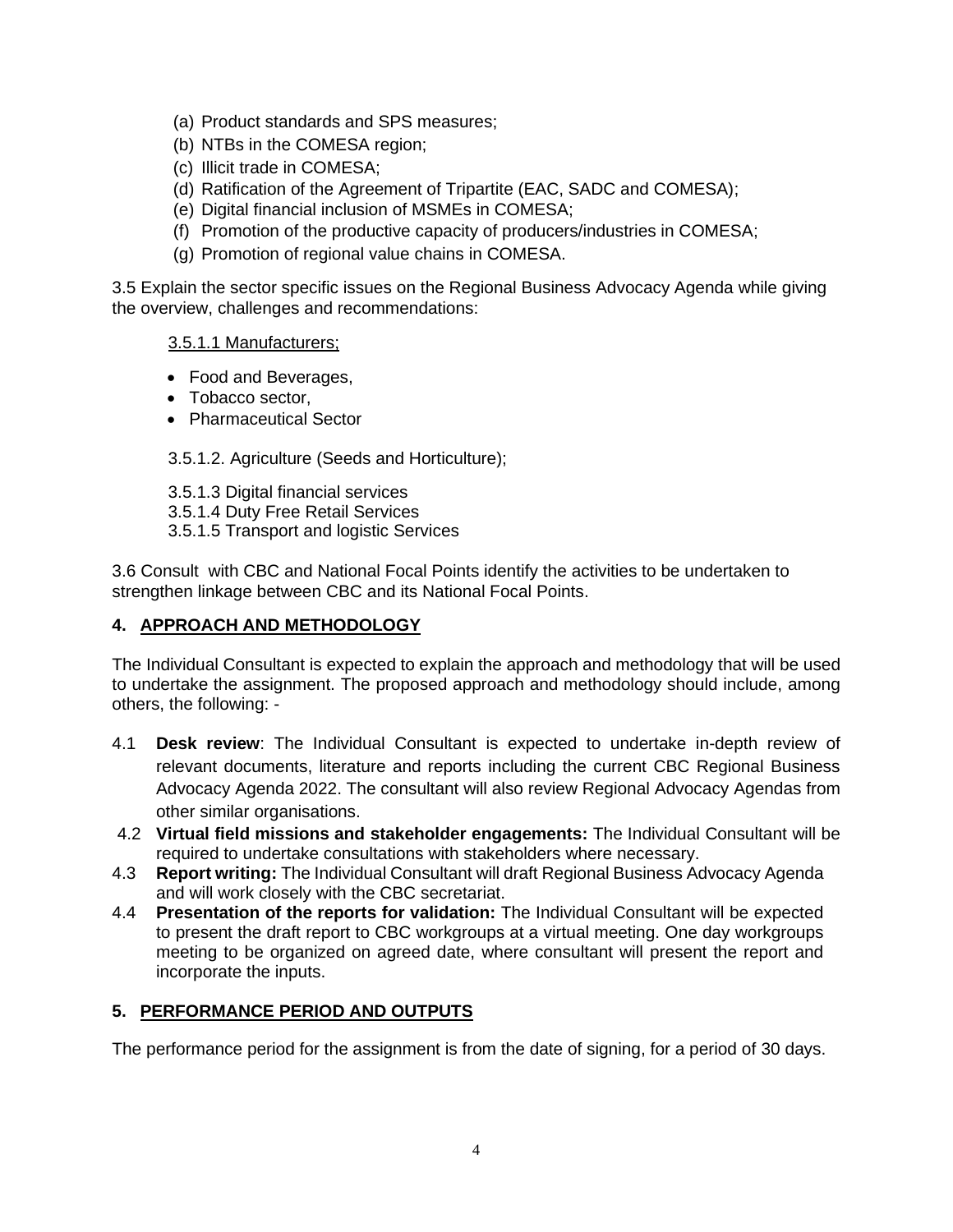# **6. DELIVERABLES**

(a)Inception report on CBC Regional Business Advocacy Agenda, it should include:

- Background Objective and description of the consultant's understanding of the tasks;
- Approach and Methodology Explain approach and methodology, data collection and interview questions;
- Workplan Sequencing of the activities with timelines including meeting schedules and virtual field visits;
- Report format/structure.

(b)Draft report which should include CBC Regional Business Advocacy Agenda using the format to be agreed upon.

(c)Final draft report.

(d)Final report.

# **7. TIMELINES FOR UNDERTAKING THE ASSIGNMENT**

The table below shows the expected outputs and the timeline for the assignment.

| Output                                               | <b>Description</b>                                                                                                                   | Period (30 days)                                       | <b>Location Details</b> |
|------------------------------------------------------|--------------------------------------------------------------------------------------------------------------------------------------|--------------------------------------------------------|-------------------------|
| Inception report                                     | Submission of inception report                                                                                                       | 5 days after the start Home based<br>of the assignment |                         |
| Draft reports                                        | Submission of draft<br>report<br>approved by CBC                                                                                     | 20<br>days<br>inception report                         | after Home based        |
| Draft report to be<br>presented to CBC<br>workgroups | Presentation of the draft report<br>stated members of CBC's<br>workgroups for validation and<br>capturing additional/final<br>inputs | 1 day                                                  | Home based              |
| Final draft report                                   | Development of final draft<br>report incorporating inputs<br>submitted from the validation<br>meetings.                              | 2 days after the<br>validation workshop                | Home based              |
| Final report                                         | Development of the final report<br>accordance<br>with<br>the<br>in<br>requirements of the contract                                   | 2 days                                                 | Home based              |

## **8. PAYMENT SCHEDULE**

The budget ceiling for this assignment lump sum is \$7,500. Individual Consultants are encouraged to submit their proposals indicating their competitive fees. This amount entails professional fees only.

Payment to be made according to the payment schedule on the table below:

| Output                                            | <b>Payment Schedule</b> |
|---------------------------------------------------|-------------------------|
| Inception report Approved                         | 10% Pavment             |
| Draft reports approved                            | 30% Pavment             |
| Draft report presented to the validation workshop | N/A                     |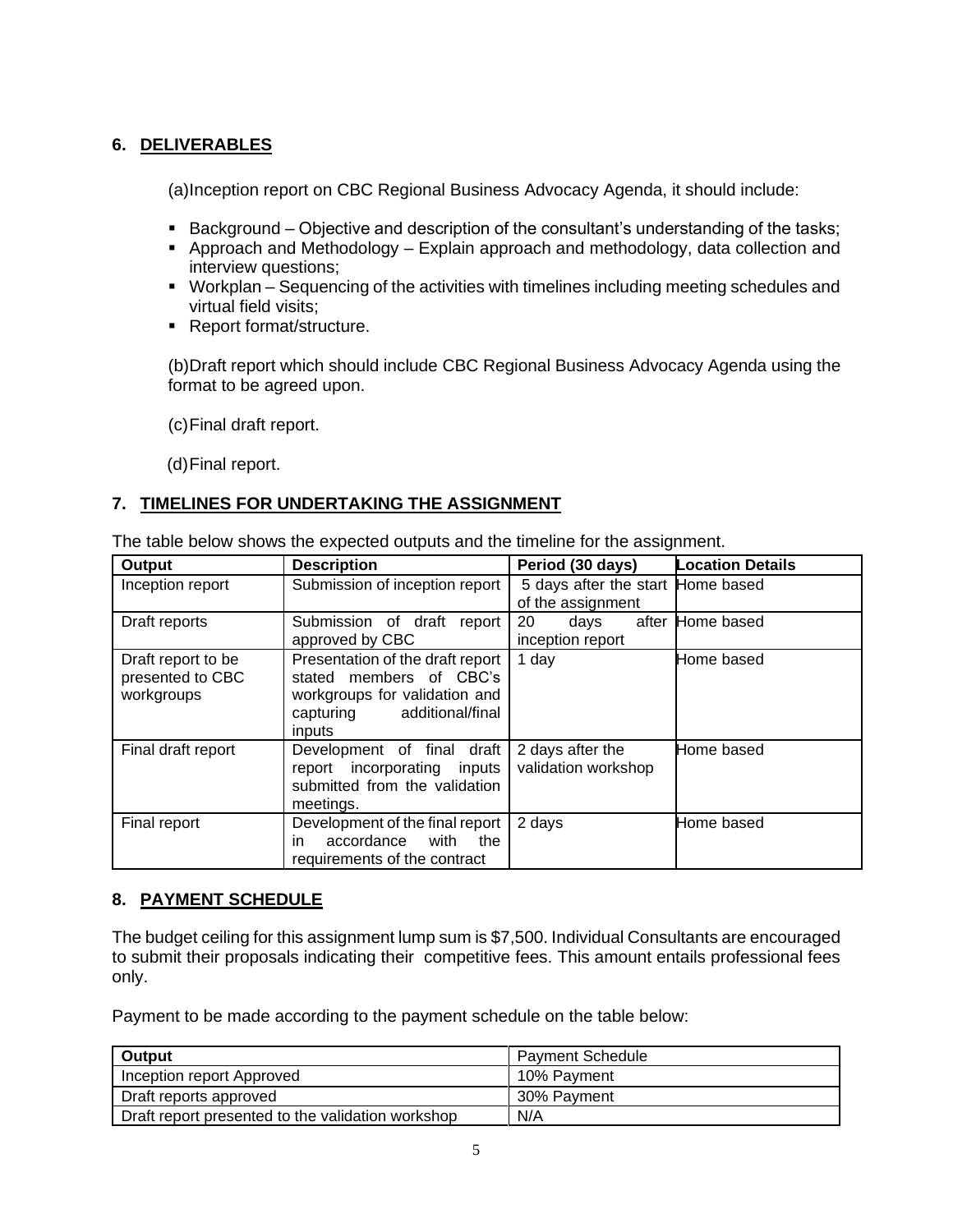| Final draft report approved | 60% Payment | 40% Payment |
|-----------------------------|-------------|-------------|
| Final report approved       |             | 20% Payment |

#### **9. QUALIFICATION OF THE CONSULTANT**

The Individual Consultant should possess:

#### **EDUCATION**

• Masters degree in economics, international trade, law, international relations, or related fields.

#### **EXPERIENCE**

- Minimum of 7 years of relevant working experience, including engagements relating to trade ,private sector development and regional integration
- Good knowledge and understanding of trade, private sector and regional integration
- Previous engagement with private and public sector stakeholders within the COMESA sub-region is an added advantage

#### **SKILLS**

- Strong analytical and drafting skills
- Excellent communication and good structured writing skills
- Ability to convey complex information in an easily understandable manner

#### **Language Requirements:**

Proficiency in written and spoken English.

#### **10. EVALUATION CRITERIA AND PAYMENT MODALITIES**

The Individual Consultant is expected to submit standard technical and competitive financial proposals. The Individual Consultant will be evaluated against a combination of technical and financial criteria. The Individual Consultant should score a minimum of 70% of the 100% technical grade which will then qualify the Individual Consultant for the next stage of financial grading. Both financial and technical scores will be added for the final grade.

To assist in the examination, evaluation and comparison of proposal, CBC may ask the Consultant for clarification of their Proposal. The request for clarification and the response shall be in writing and no change in price or substance of the Proposal shall be sought, offered or permitted.

CBC will examine the Proposals to determine whether they are complete, whether any computational errors have been made, whether the documents have been properly signed, and whether the Proposals are generally in order.

Arithmetical errors will be rectified on the following basis: If there is a discrepancy between the unit price and the total price that is obtained by multiplying the unit price and quantity, the unit price shall prevail and the total price shall be corrected. If the Individual Consultant does not accept the correction of errors, its Proposal will be rejected. If there is a discrepancy between words and figures, the amount in words will prevail.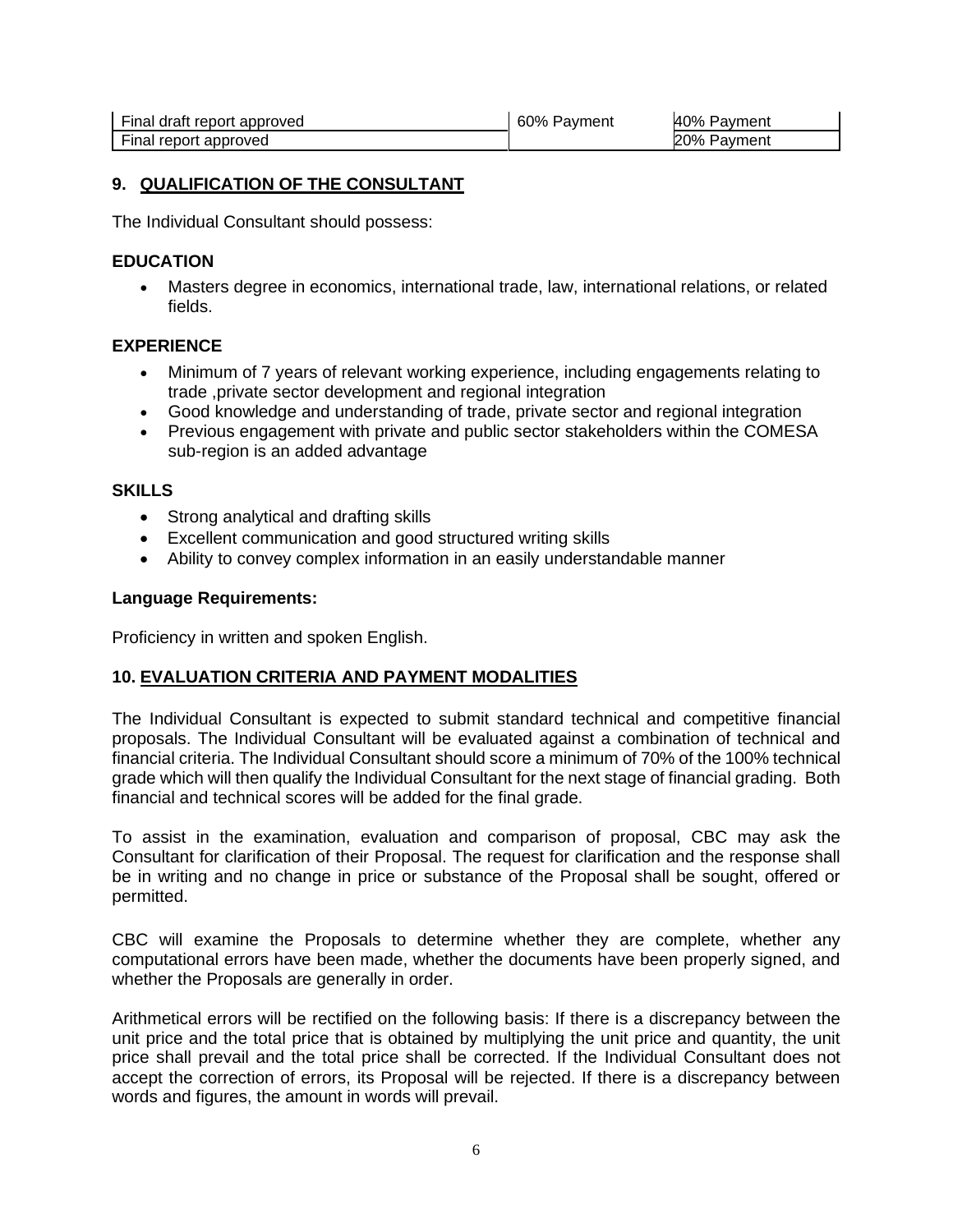Prior to the detailed evaluation, the Procurement Committee will determine the substantial responsiveness of each Proposal to the Request for Proposals (RFP). For purposes of these Clauses, a substantially responsive Proposal is one, which conforms to all the terms and conditions of the RFP without material deviations. CBC's determination of a Proposal's responsiveness is based on the contents of the Proposal itself without recourse to extrinsic evidence.

A Proposal determined as not substantially responsive will be rejected by the CBC and may not subsequently be made responsive by the Individual Consultant by correction of the nonconformity.

The bids will be evaluated as follows:

- The email that has technical and financial offers will be opened.
- The "TECHNICAL PROPOSAL" will be opened and evaluated.
- If the technical proposal is evaluated as 70 per cent or above, the "FINANCIAL PROPOSAL" will be opened.
- The Individual Consultant that has offered what is adjudged to be the best technical and financial offer will be offered the contract.
- If the Individual Consultant that offered what was adjudged to be the best technical and financial offer declines to accept the offer, then the Individual Consultant that is adjudged to have offered the second best technical and financial offer will be offered the contract.

In evaluating the relative merits of Individual Consultant's bidding for the project, the evaluation panel will consider:

- Understanding of the terms of reference and requirements of the assignment (15%),
- Demonstrated experience of the Individual Consultant and sample of past assignments carried out by the Individual Consultant in the field of study at regional level (COMESA) (25%),
- The proposed approach and methodology to be applied by the Consultancy Individual Consultant, including workplan with timelines (35%),
- Qualification, competence and relevant experience of Individual Consultant (25%).

# **11. REPORTING AND MANAGEMENT**

The Individual Consultant will work under the direct supervision of the Business Policy Program Manager and under the overall management of the Chief Executive Officer.

- The Chief Executive Officer will provide quality assurance and ensure that the documentation produced is reviewed and approved.
- The Chief Executive Officer will ensure that the Individual Consultant receives all relevant documentation with respect to CBC Guidelines, Rules and Regulations necessary for the execution of his/her tasks.

# **12. CONTRACT**

A formal contract specifying the scope of the assignment shall be prepared and signed between the Secretariat and the Individual Consultant prior to the beginning of the assignment. The contract shall also clearly spell out the responsibilities of the two parties.

## **13. PAYMENT PERIOD**